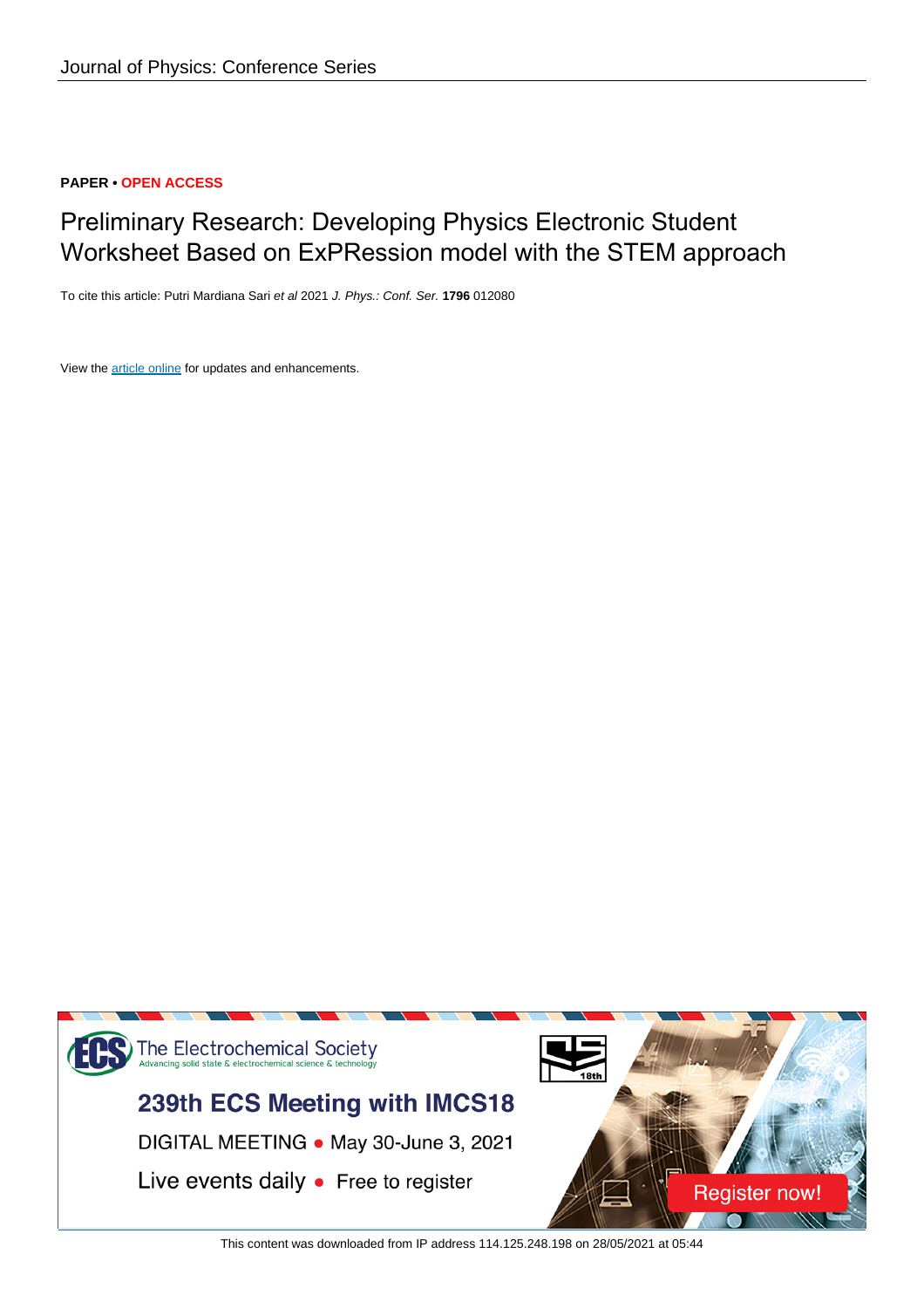# **Preliminary Research: Developing Physics Electronic Student Worksheet Based on ExPRession model with the STEM approach**

**Putri Mardiana Sari1\* , Kartini Herlina<sup>1</sup> , Abdurrahman<sup>1</sup>**

<sup>1</sup> Department of Physics Education, Universitas Lampung, Indonesia

\*Corresponding author: kartini.herlina@fkip.unila.ac.id

**Abstract.** The media and teaching materials had been developed based on the needs of students and teachers who needed immediate and precise solutions. For this reason, this study aimed to analyze students' perspectives on physics learning and teachers' views on electronic student worksheets (*e-LKPD*) based on the ExPRession model with the STEM approach to see the opportunities for developing physics teaching materials, especially optical geometric. This study involved 102 high school students and 6 physics teachers in Lampung province. This study was a descriptive qualitative study with questionnaires and interviews as the research instruments. Based on the results of the analysis, it can be concluded that the electronic student worksheet based on the ExPRession model with the STEM approach needs to be developed to improve the communication and collaboration skills, especially in physics material. **Keywords:** collaboration skills, communication skills, expression model, STEM.

#### **1. Introduction**

In the 21<sup>st</sup>-century, learning success is not only seen from the cognitive aspect [1,2]. Affective and psychomotor aspects are also important considerations to overcome the 21<sup>st</sup>-century challenges [3,4]. The world of education is required to produce a generation that can compete globally.  $21^{st}$ -century skills, such as communication and collaboration skills, are also important points in improving the quality of learning [5,6]. It is believed that one of the factors that influence the success of learning is the learning process. A good learning process can be done by applying a learning model and media that are relevant to the learning indicators and objectives [7–9]. The low skills and abilities of students are caused by many factors, apart from internal factors that come from interest and enthusiasm for learning, there are also external factors related to the learning process.

It cannot be denied that students can be easily bored during learning processes. However, teachers always try to find things that can increase students' enthusiasm [10]. In physics learning, there is a trend of integrating the learning process with the STEM (science, technology, engineering, and mathematics) approach [11,12] such as Li Y's research which states that STEM's position in education is increasingly important in international status [13] and Pricilia who had successfully integrated an electronic module with STEM [14]. Learning with the STEM approach is believed to be able to bridge the gap between education and job skills required in the  $21<sup>st</sup>$ -century [15–17]. Based on the previous research, STEM has been able to improve students' skills, such as argumentation skills [18], learning outcomes [19], critical thinking [20], creative thinking [21] and many more.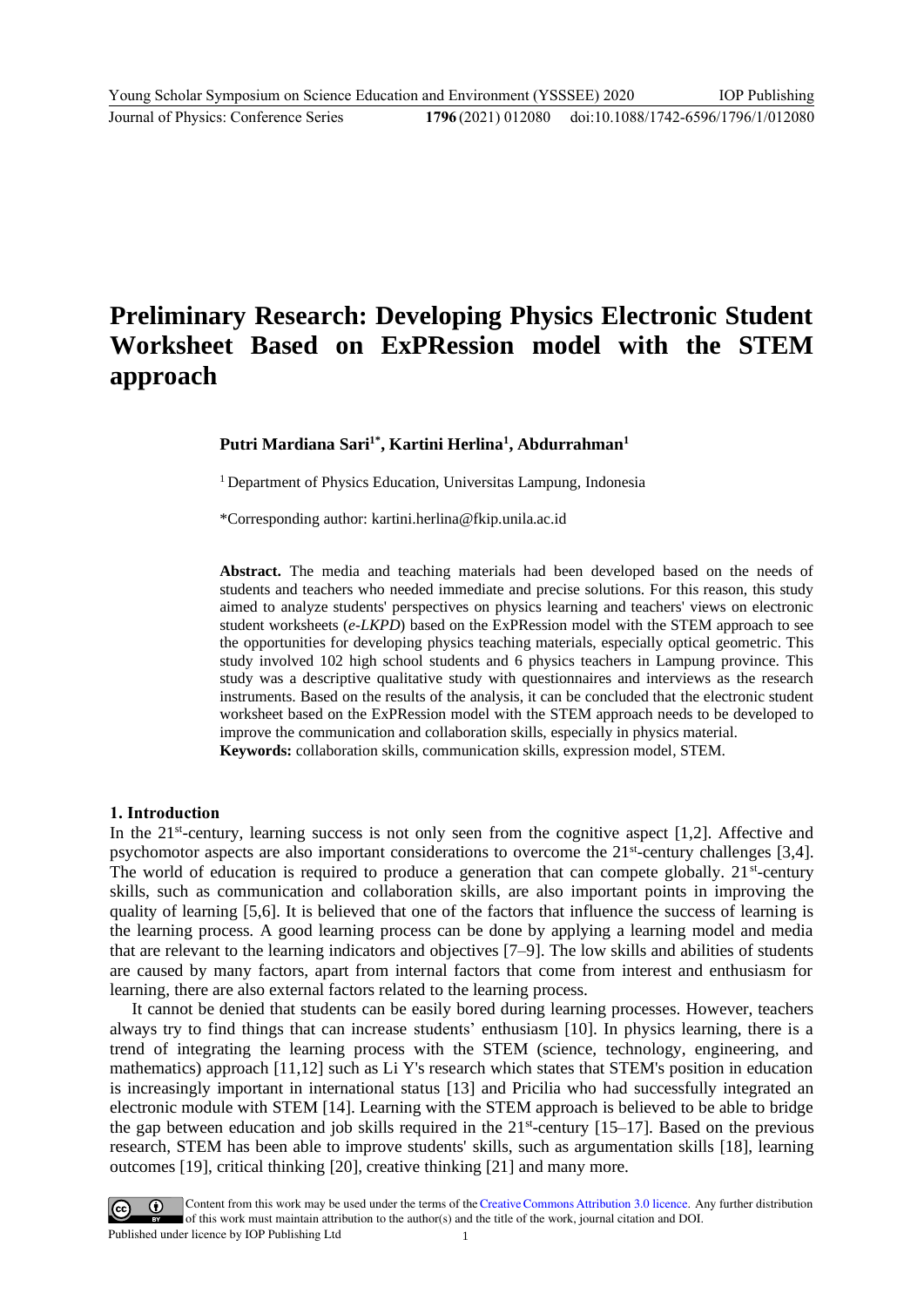| Young Scholar Symposium on Science Education and Environment (YSSSEE) 2020 |                                                       | <b>IOP</b> Publishing |
|----------------------------------------------------------------------------|-------------------------------------------------------|-----------------------|
| Journal of Physics: Conference Series                                      | 1796(2021) 012080 doi:10.1088/1742-6596/1796/1/012080 |                       |

Combining learning models is also a success factor in learning. Learning models have syntaxes that can support the learning process to be more effective and fun but still relevant to the learning objectives. Based on K Herlina's research, one of the suitable learning models for physics learning, especially in optical geometry, is the ExPRession learning model [22]. The ExPRession learning model has been developed and modified based on the theories by Polya (1957) and Heller and Heller (1992) [22]. The ExPRession model has five stages of learning steps, namely the orientation stage, the expression stage, the investigation stage, the evaluation stage, and the generalization stage.

The STEM approach and the ExPRession model can be combined to produce good teaching materials because the success of the learning process is supported by a good teaching material that is relevant to the learning objectives. The student worksheet is one example. It has been widely developed by teachers and researchers to innovate the learning process [23–25]. To facilitate access to learning, many student worksheets have been developed in electronic form which is commonly referred to as e-student worksheet [26–29]. Based on previous research, the researchers saw an opportunity to develop an e-worksheet by adding novelty such as using the ExPRession model and STEM approach so that it could become an innovation and produce competent teaching materials in physics, especially optical geometric. Before that, the researchers wanted to see how the students' perspectives in physics learning so far and how the teachers viewed the teaching materials to be developed so that the results of this study can be used as a reference in the development of the teaching material.

#### **2. Method**

This study was a qualitative-descriptive study with a questionnaire and interview sheets as the research instruments. The research subjects consisted of 102 high school students and 6 teachers in Lampung province. The questionnaires were used to obtain data from students and interviews were used to obtain data from teachers. The data were analyzed using the Milles and Huberman model which consisted of three stages, namely data reduction, data presentation, and verification. The questions of the questionnaire can be seen in table 1.

| N <sub>o</sub> | Question                                                                       |
|----------------|--------------------------------------------------------------------------------|
| $\mathbf{1}$   | Do you like physics?                                                           |
| 2              | What are the factors that make you like learning physics?                      |
| 3              | Which of the following materials is considered the most difficult in physics?  |
| $\overline{4}$ | Has the learning process already implemented technology-based learning media?  |
| 5              | Is the physics learning process fun and cooperative?                           |
| -6             | The learning process uses the discussion method and group presentations        |
|                | The learning process uses the experimental method                              |
| 8              | Which of the teaching materials below that is most widely used in the learning |
|                | process?                                                                       |
| 9              | The learning process has used electronic-based or online teaching materials    |
| -10            | Are you satisfied with the physics learning process so far?                    |
| -11            | Are you one of the students who are active in the physics learning process?    |
| 12             | What are your expectations for the next physics learning?                      |

**Table 1.** The Questions of the Questionnaire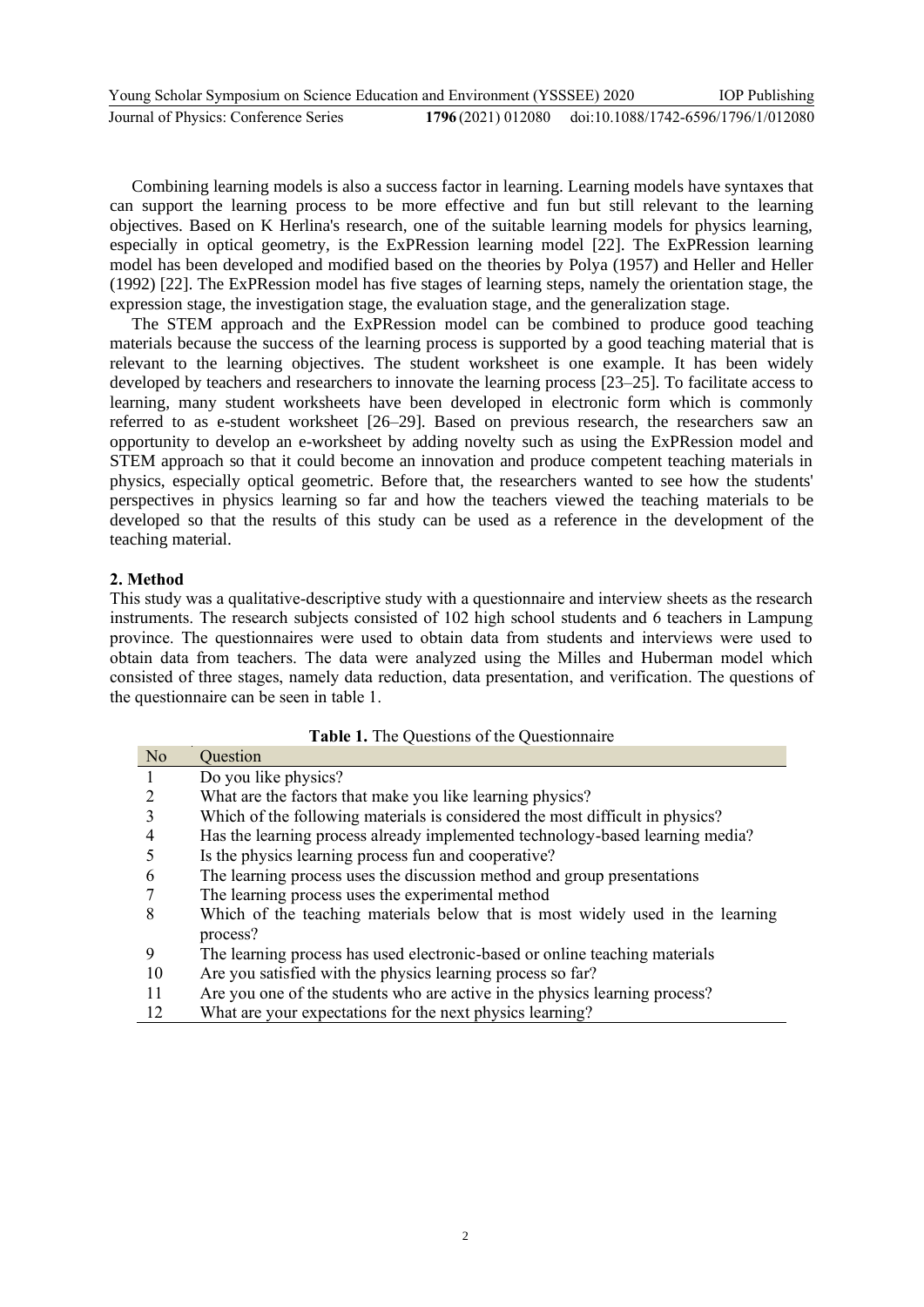| Young Scholar Symposium on Science Education and Environment (YSSSEE) 2020 |                                                       | <b>IOP</b> Publishing |
|----------------------------------------------------------------------------|-------------------------------------------------------|-----------------------|
| Journal of Physics: Conference Series                                      | 1796(2021) 012080 doi:10.1088/1742-6596/1796/1/012080 |                       |

### **3. Result and Discussion**

The results of the questionnaires distributed to students can be seen in Table 2.

|                | Table 2. Students' Questionnaire Responses                                       |                                  |
|----------------|----------------------------------------------------------------------------------|----------------------------------|
| No             | Questions                                                                        | Results                          |
| $\mathbf{1}$   | Do students like physics?                                                        | 20,6%<br>79,4%                   |
| $\overline{2}$ | What are the factors that make you like learning<br>physics?                     | 19%<br>22%<br>35%                |
| 3              | Which of the following materials is considered the<br>most difficult in physics? | 42,6%<br>20,8%<br>20,8%<br>11,9% |
| $\overline{4}$ | The learning process is already using technology-<br>based learning media        | 33,3%<br>13,7%<br>15,7%<br>36,3% |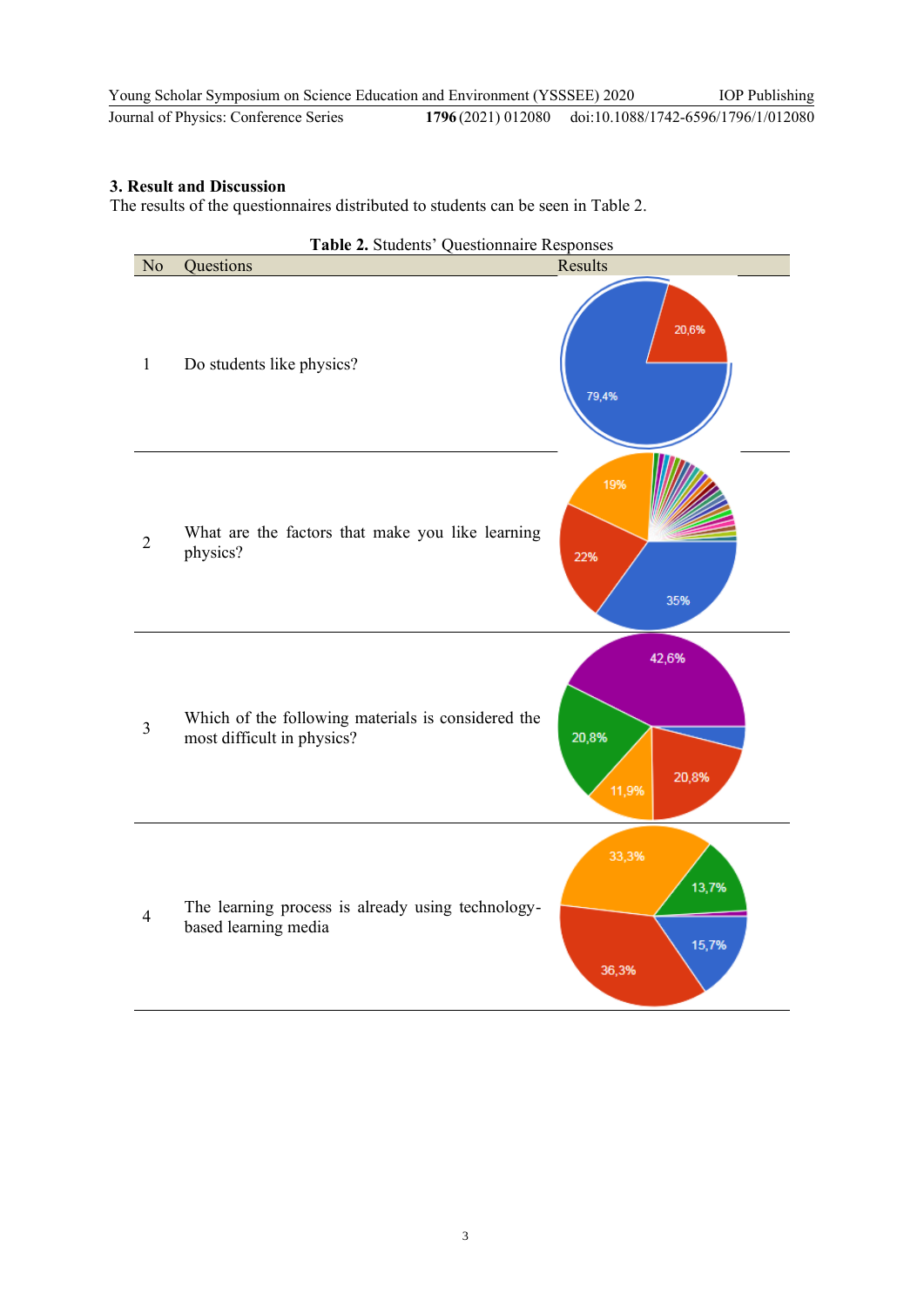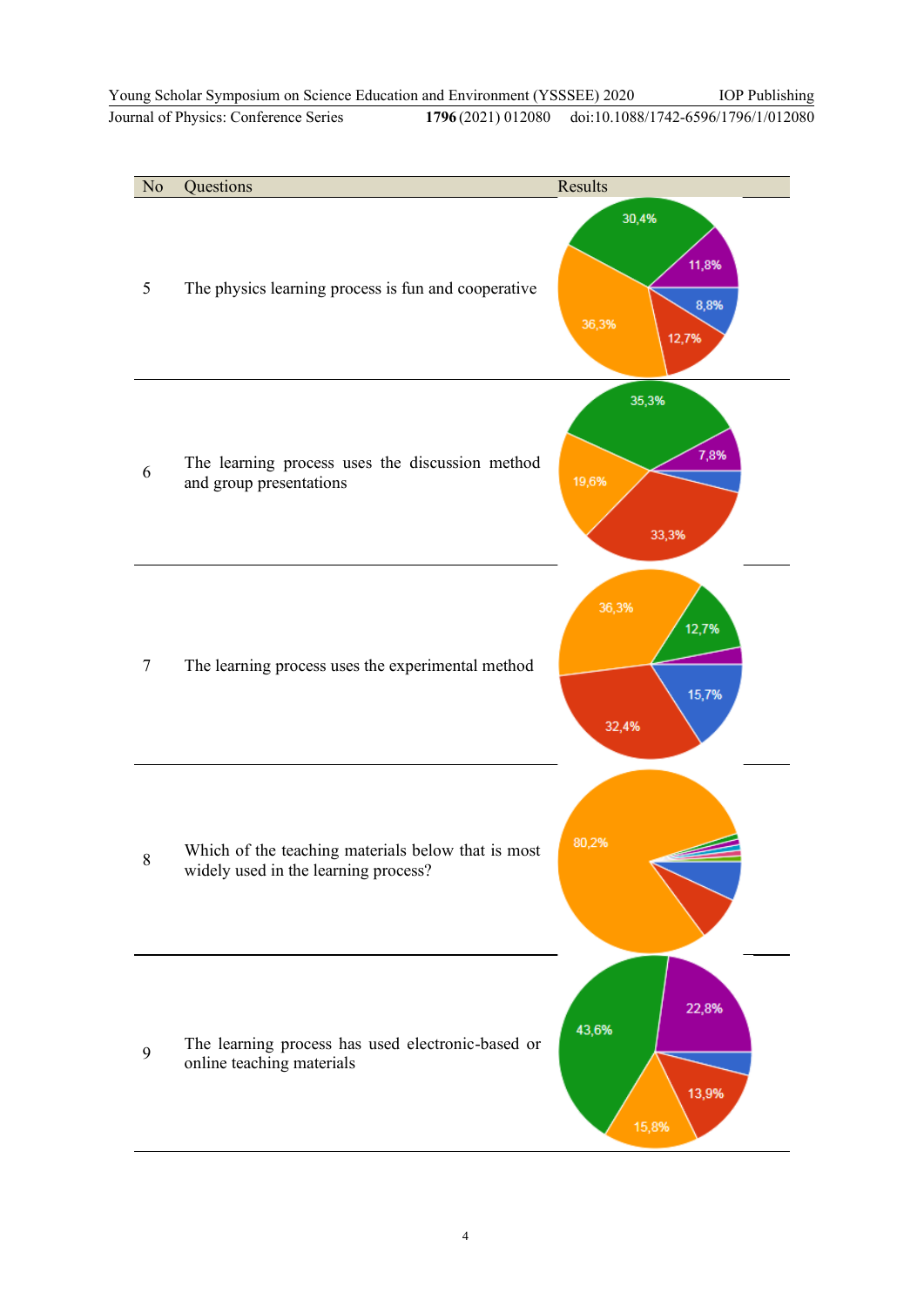

The first question indicated that 79.4% of students liked physics lessons and 20.6% of them disliked physics lessons. The second question investigated three factors that served as the reasons for liking physics lessons, 35% of students stated that they liked physics lesson because of the material, 22% because of the media, and 19% because of the teacher. In the third question, 42.6% of students stated that the material that was considered difficult was the optical geometric. Therefore, researchers intended to develop an e-student worksheet on optical geometry material. The optical geometry was considered difficult [31–33]. In the fourth question, according to students, 36.3% of students stated that the teachers rarely used technology-based media. The fifth question found that 36.3% of students stated that sometimes physics learning was carried out in a fun and cooperative manner.

The sixth question discovered that 35,3 % of students stated that the discussion method was frequently used while 33.3% of students said that it was seldom. The seventh question discovered that 36.3% of students stated that the experimental method had been used. In the eighth question, 80.2% of students agreed that the teaching materials used by teachers were books. The eighth question indicated the growing importance of teaching materials to innovate new teaching materials [34]. In the ninth question, 43.6% of students stated that the teacher had used electronic/online-based teaching materials. The tenth question regarding satisfaction with the physics learning process indicated that 44% of students felt normal, 39% were satisfied, 10% were not satisfied, and 6% were very satisfied. The eleventh question investigated the activeness of students in the physics learning process where 54.5% of students stated that they felt normal, 36.6% of students stated that they were active, 5% of students were very active, and 4% of students stated that they were not active. The twelfth question investigated the students' expectations of the learning material to be developed in the future. They stated that they expect the physics learning to take place with the help of teaching materials other than books. Also, they needed better physics learning and easy-to-understand delivery by teachers dominated by experimental and practicum activities. This indicated that students expect practical and fun learning.

The result of the interview with the teachers found that four teachers were familiar with STEM and considered this as a great opportunity to develop an e-student worksheet based on the ExPRession model. Questions regarding collaboration and communication skills resulted in 3 teachers were sure about practicing these skills while the other 3 teachers were not sure that the learning process should contain communication and collaboration skills.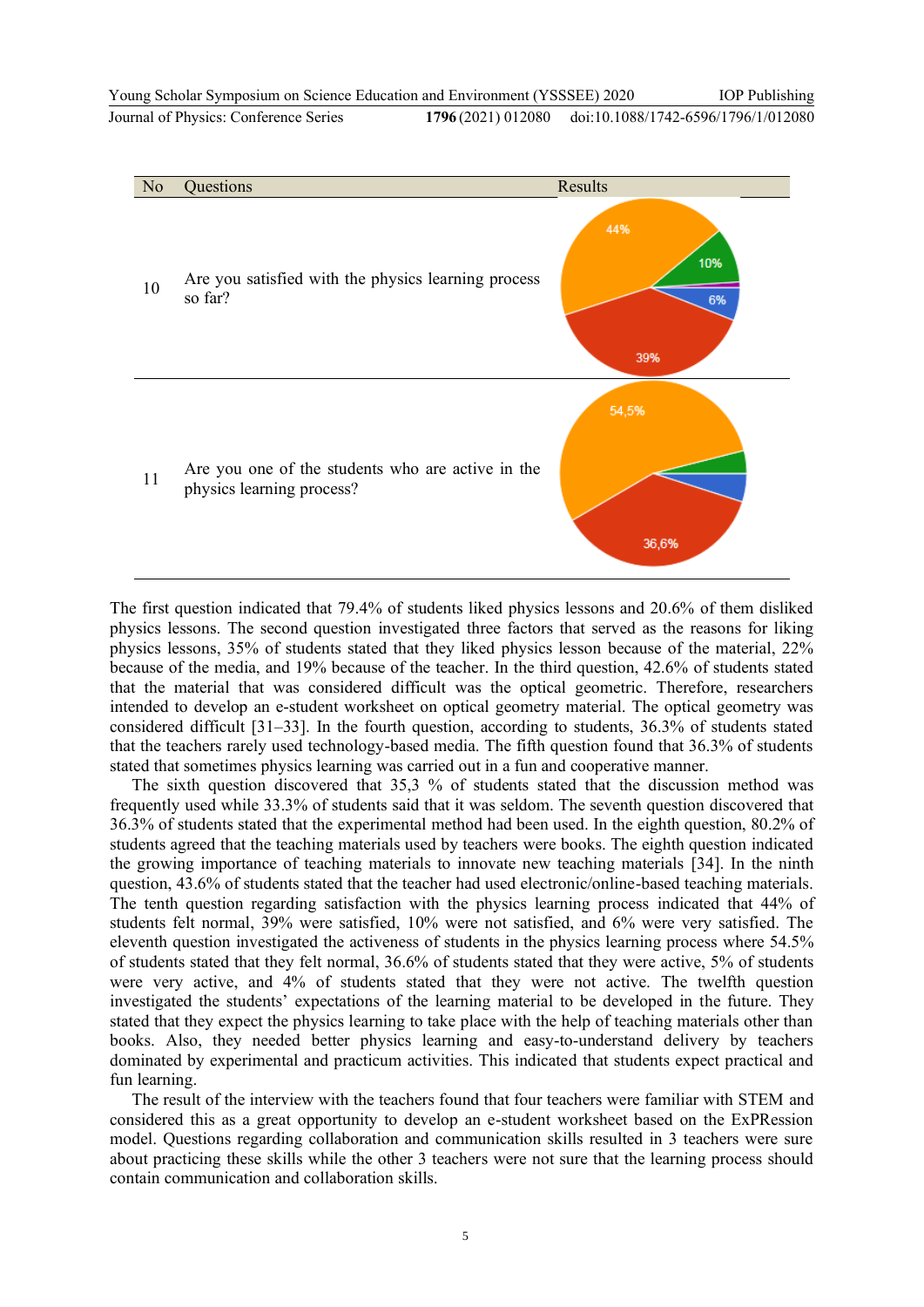| Young Scholar Symposium on Science Education and Environment (YSSSEE) 2020 |  | <b>IOP</b> Publishing                                 |
|----------------------------------------------------------------------------|--|-------------------------------------------------------|
| Journal of Physics: Conference Series                                      |  | 1796(2021) 012080 doi:10.1088/1742-6596/1796/1/012080 |

The e-student worksheet teaching materials to be developed are based on the ExPRession learning model with the STEM approach. A brief description of the combination of the ExPRession model with the STEM approach is described in Figure 1.



Before conducting the interview, the researcher provided an overview such as the combination of the ExPRession model and the STEM approach to be included in the e-student worksheet. Overall, Figure 1 is believed to be able to improve communication and collaboration skills based on the researchers' and teachers' expectations.

#### **4. Conclusion**

The physics learning process required the development of teaching materials, especially related to practice and experimentation. Students expected fun and easy to understand the learning material. The teachers expected the development of teaching materials that are appropriate and based on the needs of 21<sup>st</sup>-century students which include communication and collaboration skills. It can be concluded that the development of an e-student worksheet based on the ExPRession model with the STEM approach needed to be done to develop students' communication and collaboration skills, especially in optical geometry material. This research can be used as an initial description or a reference for further development research..

#### **References**

- [1] Zalsalina R, Palupi G and Riyaningsih D 2020 Penilaian keterampilan abad ke-21 *Prosiding Seminar Nasional V 2019* pp 340–6
- [2] Junedi B, Mahuda I and Kusuma J W 2020 Optimalisasi keterampilan pembelajaran abad 21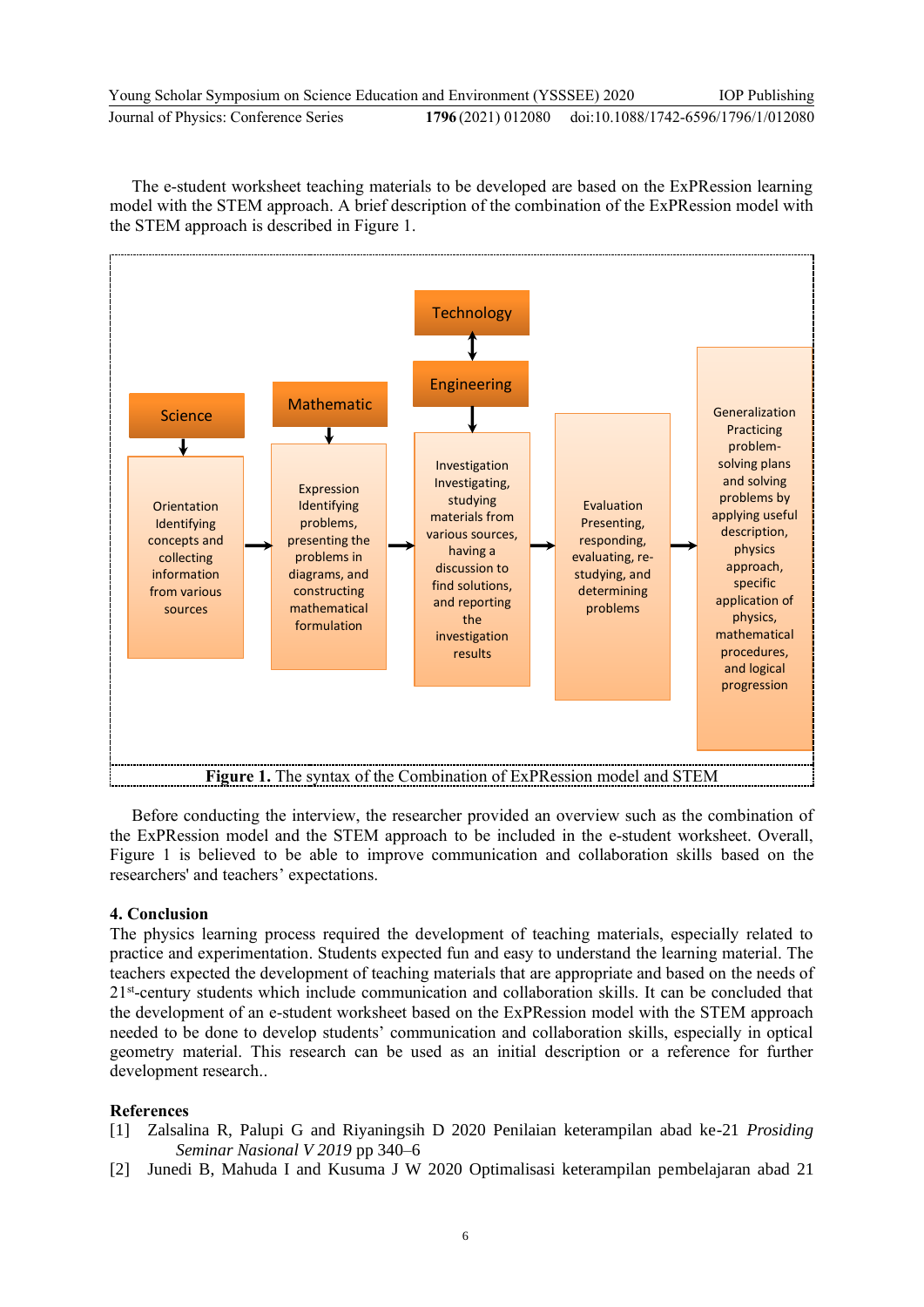dalam proses pembelajaran pada guru MTs Massaratul Mut'allimin Banten *J. Pengabdi. Masy.* **16** 63–72

- [3] Irwan, Maridi and Dwiastuti S 2019 Development Of A Module of Biology-based Guided Inkuiri to Empower Learners on The Affective and Psychomotor Domains *Edusains* **11** 50– 61
- [4] Putri N A, Nabila N, Nur S H and Suryaningsih Y 2019 Mind Advancing Mozard; Terapi Peningkatan Keterampilan Afektif, Kognitif, Dan Psikomotorik Anak Autis *Indones. J. Heal. Sci.* **11** 53
- [5] Asih N F and Ellianawati E 2019 The Enhancement of Verbal Communication Skills for Vocational Students through Project-Based Learning Physics *J. Penelit. Pengemb. Pendidik. Fis.* **5** 21–8
- [6] Fatimawati S, Mursalin and Odja A H 2020 The effectiveness of learning using social media to improve student's communication skills in fluids' topics *J. Phys. Conf. Ser.* **1521**
- [7] Boesdorfer S B 2019 Growing Teachers and Improving Chemistry Learning: How Best Practices in Chemistry Teacher Education Can Enhance Chemistry Education *ACS Symp. Ser.* **1335** 1– 6
- [8] Hidayat N and Rostikawati T 2018 The Effect of the Scientific Approach with Comic Intelligent Media Support on Students ' Science Competencies *J. Educ. Rev. Res.* **1** 38–50
- [9] Sagala R, Sari P M, Firdaos R and Amalia R 2019 RQA and TTW Strategies : Which Can Increase the Students ' Concepts Understanding ? *Tadris J. Kegur. dan Ilmu Tarb.* **4**
- [10] Soong B, Mercer N and Er S S 2009 Students' difficulties when solving physics problems: Results from an ICT-infused revision intervention *Proceedings of the 17th International Conference on Computers in Education, ICCE 2009* pp 361–5
- [11] Abdurrahman, Ariyani F, Maulina H and Nurulsari N 2019 Design and validation of inquirybased STEM learning strategy as a powerful alternative solution to facilitate gifted students facing 21st century challenging *J. Educ. Gift. Young Sci.* **7** 33–56
- [12] Sulistiyowati S, Abdurrahman A and Jalmo T 2018 The Effect of STEM-Based Worksheet on Students' Science Literacy *Tadris J. Kegur. dan Ilmu Tarb.* **3** 89
- [13] Li Y, Wang K, Xiao Y, Froyd J E and Nite S B 2020 Research and trends in STEM education: a systematic analysis of publicly funded projects *Int. J. STEM Educ.* **7**
- [14] Pricilia A, Abdurrahman A and Herlina K 2020 Teacher expectation towards interactive multimedia integrated with STEM in learning physics: Preliminary study on geometry optic learning material *J. Phys. Conf. Ser.* **1572** 012065
- [15] Avendano L, Renteria J, Kwon S and Hamdan K 2018 Bringing equity to underserved communities through STEM education : implications for leadership development *J. Educ. Adm. Hist.* **51** 1–17
- [16] Mutakinati L, Anwari I and Yoshisuke K 2018 Analysis Of Students' Critical Thinking Skill Of Middle School Through Stem Education Project-Based Learning *J. Pendidik. IPA Indones.* **7** 54–65
- [17] Stohlmann M, Moore T J and Roehrig G H 2012 Considerations for Teaching Integrated STEM Education Considerations for Teaching Integrated STEM Education *J. Pre-College Eng. Educ. Res. Vol.* **2**
- [18] Paramita A K, Dasna I W and Yahmin Y 2019 Kajian Pustaka: Integrasi Stem Untuk Keterampilan Argumentasi Dalam Pembelajaran Sains *J-PEK (Jurnal Pembelajaran Kim.* **4** 92–9
- [19] Wahono B, Lin P L and Chang C Y 2020 Evidence of STEM enactment effectiveness in Asian student learning outcomes *Int. J. STEM Educ.* **7** 1–18
- [20] Sayekti A M and Suparman 2020 Development of PJBL-based LKPD with STEM approach design to improve critical thinking skills *Int. J. Sci. Technol. Res.* **9** 3390–4
- [21] Romli S, Abdurrahman A and Riyadi B 2018 Designing students' worksheet based on openended approach to foster students' creative thinking skills *J. Phys. Conf. Ser.* **948**